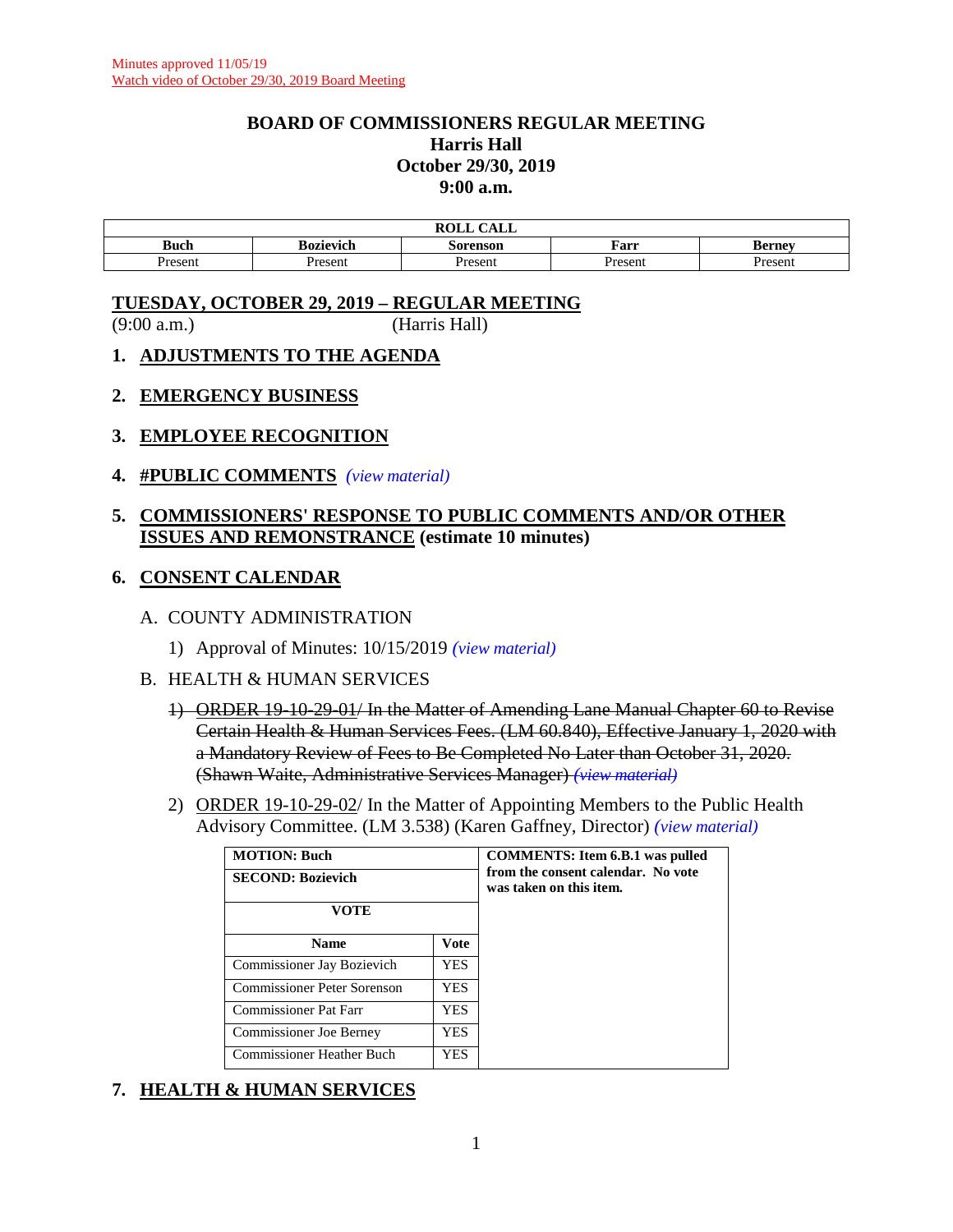A. DISCUSSION/ Update on Expanding the Scope of the Phoenix Services Program. (Karen Gaffney, Director; Melissa Westerman, Treatment Coordinator) (estimate 30 minutes [15/15]) *(view [material\)](http://www.lanecountyor.gov/UserFiles/Servers/Server_3585797/File/Government/BCC/2019/2019_AGENDAS/102919agenda/T.7.A.pdf)*

## **8. COUNTY COUNSEL**

A. Announcements

## **9. COUNTY ADMINISTRATION**

A. ORDER 19-10-29-03/ In the Matter of Authorizing the County Administrator to Execute an Amended Lease/Purchase Option Agreement with Wright Lumber. (Austin Ramirez, Interim Community and Economic Development Manager) (estimate 45 minutes [15/30]) *(view [material\)](http://www.lanecountyor.gov/UserFiles/Servers/Server_3585797/File/Government/BCC/2019/2019_AGENDAS/102919agenda/T.9.A.pdf)*

| <b>MOTION: Buch</b>              |             | <b>COMMENTS:</b> |
|----------------------------------|-------------|------------------|
| <b>SECOND: Farr</b>              |             |                  |
| <b>VOTE</b>                      |             |                  |
| <b>Name</b>                      | <b>Vote</b> |                  |
| Commissioner Jay Bozievich       | <b>YES</b>  |                  |
| Commissioner Peter Sorenson      | <b>YES</b>  |                  |
| <b>Commissioner Pat Farr</b>     | <b>YES</b>  |                  |
| <b>Commissioner Joe Berney</b>   | <b>YES</b>  |                  |
| <b>Commissioner Heather Buch</b> | <b>YES</b>  |                  |

B. Announcements

#### **10. EXECUTIVE SESSION as per ORS 192.660**

(BCC Conference Room)

#### **11. OTHER BUSINESS**

#### **Recess**

#### **TUESDAY, OCTOBER 29, 2019 – REGULAR MEETING**

(1:30 p.m.) (Harris Hall)

# **12. PUBLIC WORKS**

A. SIXTH READING AND DELIBERATIONS / ORDINANCE NO. 19-03/ In the Matter of Amending Lane Code Chapter 14 to Make Corrections Required by the Land Use Board of Appeals Remand of Ordinance 18-02 (LUBA No. 2018-093) And Implement HB 2106; Amending Lane Code 14.080 Appeal Procedures and Lane Code 14.100 LUBA Remand Procedures; Amending Lane Code Chapters 10 and 16 to Update Lane Code Chapter 14 References; Amending Lane Code Chapter 14 to Make Other Clarifications and Corrections; And Adopting a Savings and Severability Clause. (File No. 509-PA19-05317) (PM & NBA 05/21/2019, 06/11/2019, 07/23/2019, 09/10/2019 and 10/01/2019) (Lindsey Eichner, Interim Planning Supervisor) (estimate 10 minutes [5/5]) *(view [5/21/2019 material\)](http://www.lanecounty.org/UserFiles/Servers/Server_3585797/File/Government/BCC/2019/2019_AGENDAS/052119agenda/T.7.A.pdf) (view [7/23/19 material\)](http://www.lanecounty.org/UserFiles/Servers/Server_3585797/File/Government/BCC/2019/2019_AGENDAS/072319agenda/T.11.B.pdf) (view [9/10/2019 material\)](http://www.lanecounty.org/UserFiles/Servers/Server_3585797/File/Government/BCC/2019/2019_AGENDAS/091019agenda/T.13.A.pdf) (view [10/1/2019 material\)](http://www.lanecounty.org/UserFiles/Servers/Server_3585797/File/Government/BCC/2019/2019_AGENDAS/100119agenda/T.13.A.pdf) (view [new material\)](http://www.lanecounty.org/UserFiles/Servers/Server_3585797/File/Government/BCC/2019/2019_AGENDAS/102919agenda/T.12.A.pdf)*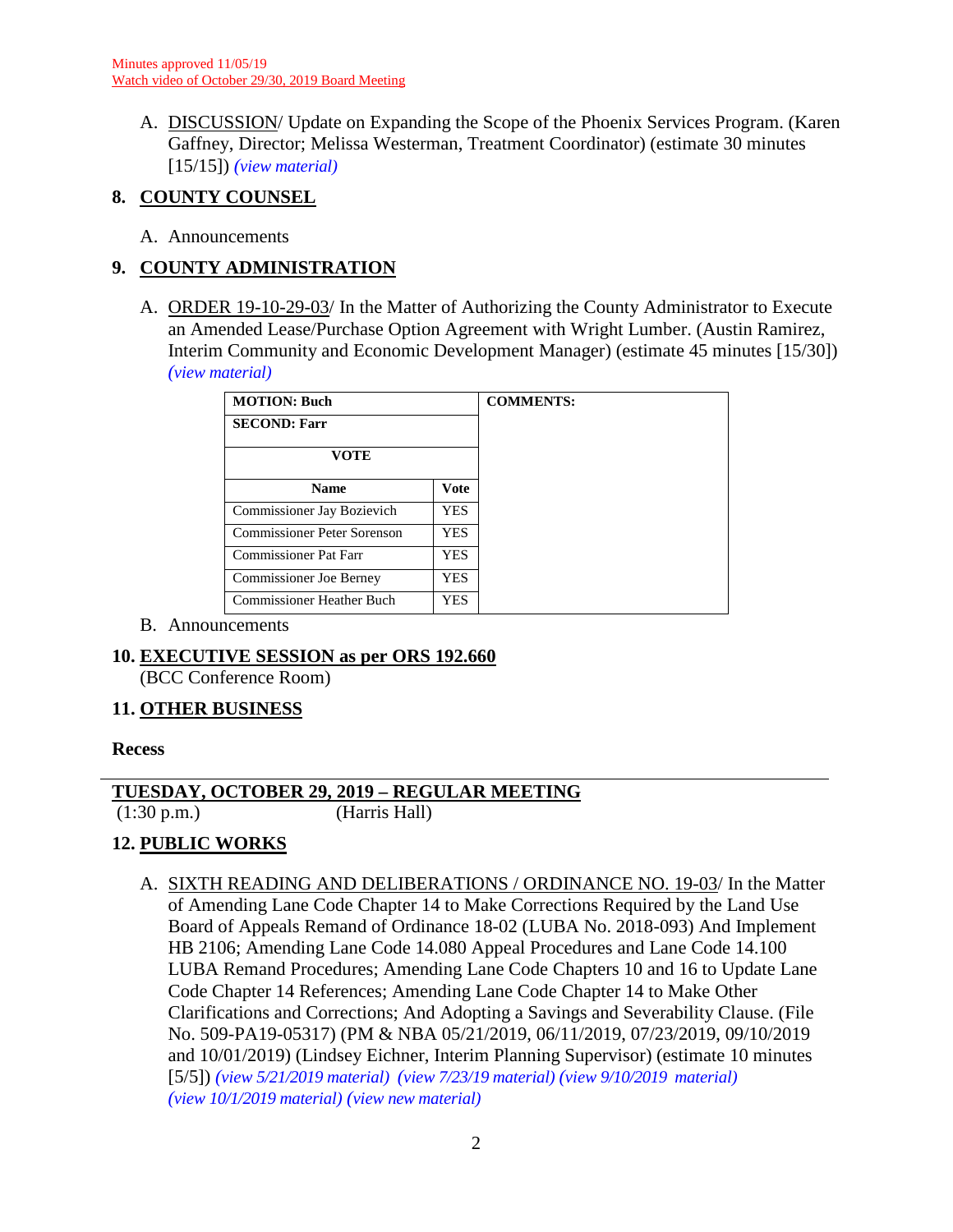| <b>MOTION: Bozievich</b>           |      | <b>COMMENTS:</b> |
|------------------------------------|------|------------------|
| <b>SECOND: Buch</b>                |      |                  |
| VOTE                               |      |                  |
| <b>Name</b>                        | Vote |                  |
| Commissioner Jay Bozievich         | YES. |                  |
| <b>Commissioner Peter Sorenson</b> | YES. |                  |
| Commissioner Pat Farr              | YES. |                  |
| <b>Commissioner Joe Berney</b>     | YES. |                  |
| <b>Commissioner Heather Buch</b>   | YES. |                  |

# B. FIRST READING AND SETTING THE SECOND READING AND PUBLIC

HEARING ORDINANCE NO. PA 1376/ In the Matter of Amending the Lane County Rural Comprehensive Plan (RCP) to Add a New Quarry Site (Rattlesnake Quarry off of Wards Butte Road) to the Lane County Inventory of Significant Mineral and Aggregate Sites; To Authorize Mining and Processing Pursuant to Oregon Administrative Rule (OAR) 660-023-0180; To Redesignate Land from Forest (F) to Natural Resource: Mineral (NR:M) And Rezone Land from Non-Impacted Forest Land (F-1) to Quarry and Mine Operations (QM), and to Require Site Review Pursuant to Lane Code 16.257(4)(a) Through (J); And Adopting Savings and Severability Clauses. (File No. 509-PA18- 05008; Applicant: Oregon Department of Transportation). (Second Reading and Public Hearing 11/12/19, estimate 45 minutes) (Rachel Serslev, Planner and Anne Davies, LCOG Principal Attorney) (estimate 5 minutes) *(view [material\)](http://www.lanecounty.org/UserFiles/Servers/Server_3585797/File/Government/BCC/2019/2019_AGENDAS/102919agenda/T.12.B.pdf)*

| <b>MOTION: Buch</b><br><b>SECOND: Bozievich</b> | <b>COMMENTS: Second reading and</b><br>public hearing set for 11/12/19, 1:30<br>p.m. time certain |  |
|-------------------------------------------------|---------------------------------------------------------------------------------------------------|--|
| VOTE                                            |                                                                                                   |  |
| <b>Name</b>                                     |                                                                                                   |  |
| Commissioner Jay Bozievich                      | YES.                                                                                              |  |
| Commissioner Peter Sorenson                     | YES.                                                                                              |  |
| <b>Commissioner Pat Farr</b>                    | YES.                                                                                              |  |
| Commissioner Joe Berney                         | YES.                                                                                              |  |
| Commissioner Heather Buch                       | YES.                                                                                              |  |

# **13. COUNTY ADMINISTRATION**

A. WORK SESSION/ Review of Association of O&C Counties Participation. (Alex Cuyler, Intergovernmental Relations Manager) (estimate 60 minutes [20/40]) *(view [material\)](http://www.lanecounty.org/UserFiles/Servers/Server_3585797/File/Government/BCC/2019/2019_AGENDAS/102919agenda/T.13.A.pdf)*

#### **14. COMMISSIONERS' BUSINESS**

- A. Announcements
- B. Agenda Team Requests
- C. Work Session Requests

# **15. REVIEW ASSIGNMENTS**